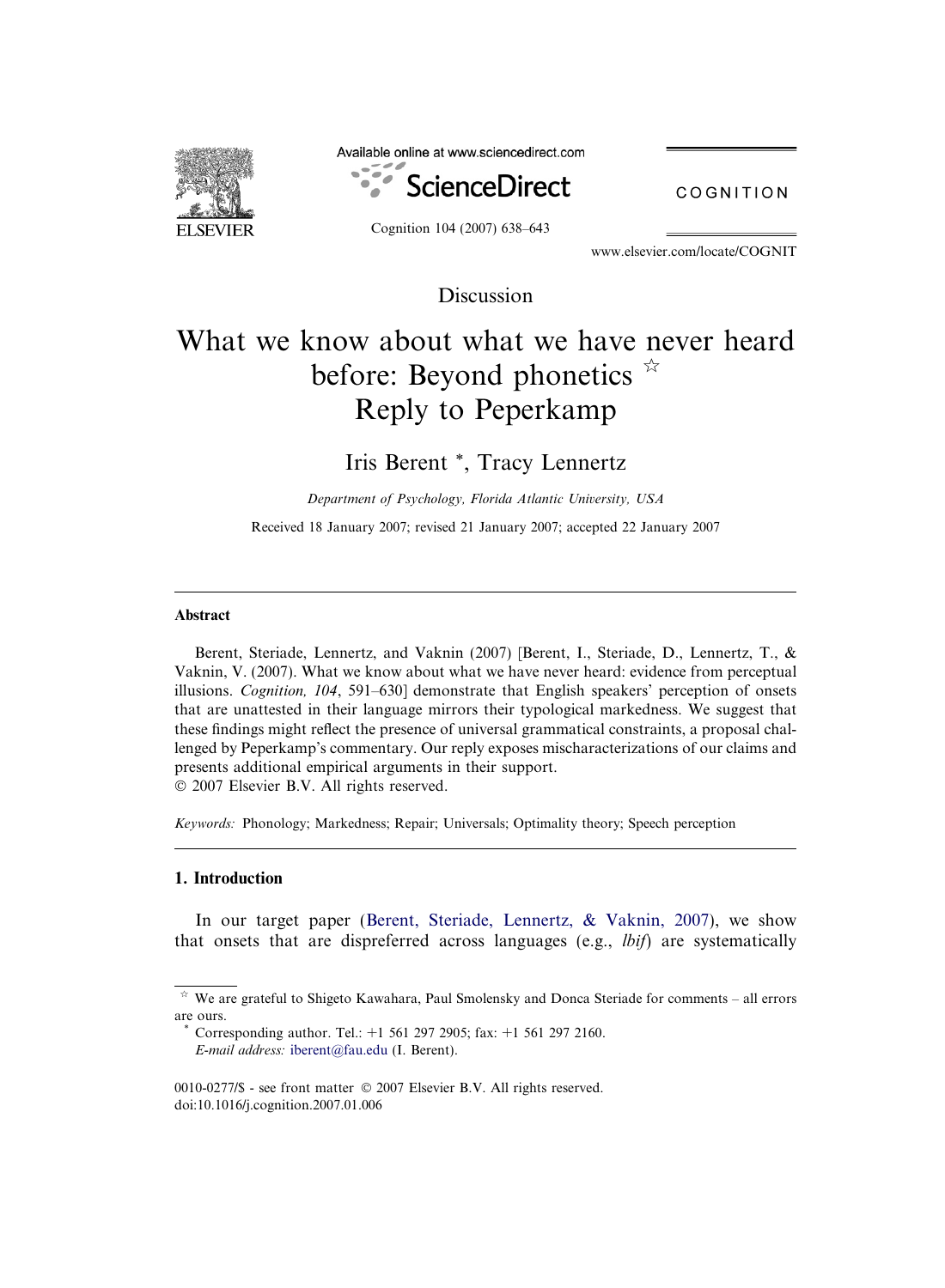misperceived by English speakers as containing an epenthetic vowel (e.g., *lebif*). The parallels between the typological facts and speakers' misperceptions might indicate the existence of universal markedness constraints in the grammars of all speakers [\(Prince & Smolensky, 1993/2004](#page-5-0)). Such constraints prevent the faithful perception of highly marked (i.e., grammatically dispreferred) onsets and trigger their epenthetic repair as less marked structures (e.g., *lbif*  $\rightarrow$  *lebif*). Peperkamp's thoughtful critique [\(Peperkamp, 2007](#page-5-0)) challenges the role of grammatical repair in perception and outlines an alternative phonetic explanation. According to the critique, the perception of unattested onsets only reflects the phonetic mapping of acoustic structures onto the ''closest language-specific surface structures'' – grammatical markedness constraints play no role in this process. Below we address some of the critique's arguments.

#### 2. Are marked onsets repaired in perception?

Peperkamp's principled objection to our proposal of grammatical repair in perception is based on the observation that certain processes applying in production might differ from those operating in perception. The evidence presented in support of this claim – the discrepancy between the epenthetic vowels used by Japanese speakers in perception  $(\overline{u})$  and production  $(\overline{u})$  – is unclear: Japanese speakers fre-quently use epenthetic /u/ in production (Itô [& Mester, 1999; Kawahara, 2006\)](#page-4-0), and since the scope of repair and its nature are conditioned by lexical and phonological properties (Itô [& Mester, 1999\)](#page-4-0), the alleged perception–production discrepancy could potentially reflect differences in materials, not a genuine difference between perception and production. But even if it turned out that some grammatical processes in perception differed from those operating in production, this would hardly demonstrate that no shared processes exist, or that the hypothesis of grammatical repair in perception is mistaken (for support, see [Pater, 2004; Smith, 2006](#page-5-0)).

Other objections concern the interpretation of our empirical findings. We show that, as the markedness of an onset increases, people are more likely to misperceive it epenthetically (e.g., misperceive *lbif* as *lebif*). We take the monotonic relationship between markedness and epenthetic repair as evidence that marked onsets are represented less faithfully. According to the critique, however, the findings are consistent with the possibility that the representation of marked onsets is as faithful as unmarked onsets – unmarked onsets are simply more likely to elicit non-epenthetic misperceptions. Accordingly, markedness plays no role in perception. In support of this possibility, Peperkamp notes that our spelling results yield a higher rate of erroneous monosyllabic responses (e.g., *bnif*  $\rightarrow$  *nif*) to onsets of rising sonority compared to those with plateaus and falls.<sup>1</sup>

Peperkamp's argument is well taken, and it is consistent with the pattern of monosyllabic errors. However, an inspection of the spelling results shows that the rate of

<sup>&</sup>lt;sup>1</sup> Peperkamp also notes that previous research [\(Massaro & Cohen, 1983; Pitt, 1998](#page-5-0)) has observed nonepenthetic errors in the perception of unattested onsets by English speakers. But these results are inconclusive – these experiments did not compare different forms of repair, nor did they examine the effect of markedness.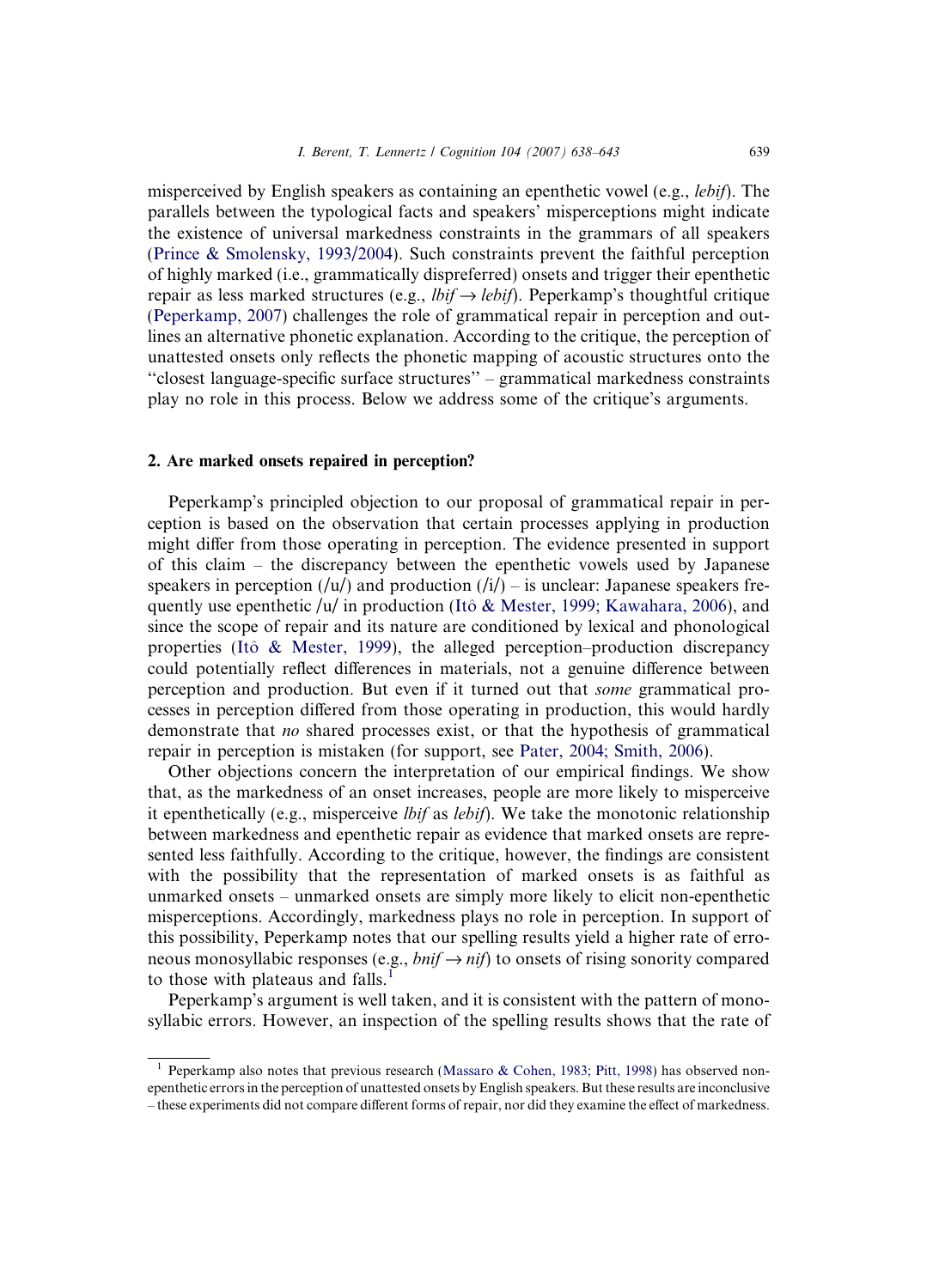

Fig. 1. The rate of correct responses and various types of errors in the spelling of unattested onsets. Errors include monosyllabic (e.g., bnif  $\rightarrow$  nif) and disyllabic responses (e.g., bnif  $\rightarrow$  benif); other responses are lexicalization and omissions. Data are from [Berent et al. \(2007, footnote 5\).](#page-4-0)

correct, faithful responses was *highest* for unmarked, rising sonority onsets – significantly higher compared to onsets of either sonority plateaus or falls (a full description of the results and statistical tests is provided in footnote 5 of our target paper – the means are reproduced in Fig. 1). These findings are inconsistent with the proposal that the representation of marked and unmarked onsets is equally faithful, and that epenthetic errors only reflect a phonetic source. Indeed, such phonetic explanation cannot account for the increased rate of monosyllabic errors to unmarked onsets – the very observation that Peperkamp cites to refute the markedness explanation. If the high rate of monosyllabic errors to unmarked onsets is only due to phonetic failures to encode the input, then it is puzzling why the same onsets also yield the highest rate of accurate responses. Likewise, if markedness plays no role in perception, then it is unclear why marked onsets yield the highest rate of disyllabic errors (in spelling) and epenthetic misperceptions (in our main experiments).

The entire set of results – the increased rate of correct responses and monosyllabic errors to unmarked onsets and the decrease in disyllabic responses – can be accommodated by a markedness account. In this view, spelling errors reflect two consecutive stages: one is the initial encoding of the auditory stimulus by the grammar, a stage at which marked onsets are subject to epenthetic repair. At a second stage, the phonological output is transferred to a spelling buffer for generating the spelling representations and responses, a process that is error-prone.<sup>2</sup> Since the spelling buffer

<sup>2</sup> Such errors, together with people's reluctance to produce unattested onsets might explain the low rate of correct responses.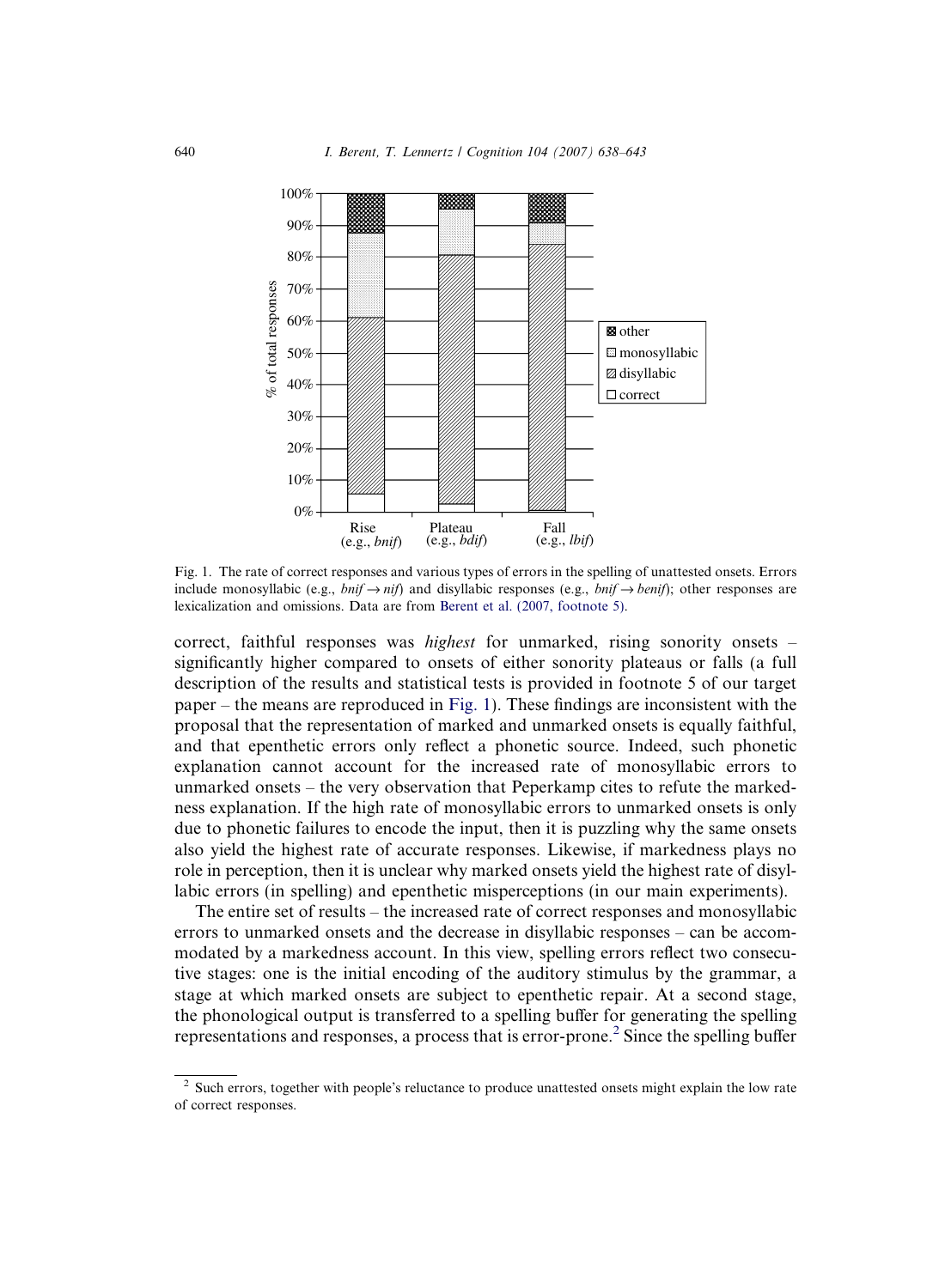maintains the number of syllables more accurately than segmental contents [\(Caram](#page-4-0)azza  $\&$  Miceli, 1990), correct and erroneous spellings agree on the number of syllables: inputs that are correctly encoded by the phonological grammar as monosyllabic (i.e., unmarked onsets) are also more likely to yield erroneous monosyllabic errors than those grammatically encoded as disyllabic (i.e., marked onsets ). Thus, the existing results are fully consistent with the hypothesis that marked onsets are represented unfaithfully.

#### 3. Why are marked onsets misperceived: Phonological repair or phonetic fragility?

Our repair account attributes the misperception of marked onsets to markedness constraints that prevent their faithful encoding. But on an alternative explanation, the misperception of marked onsets might be solely due to difficulties in the phonetic encoding of marked onsets: people confuse *lbif* with *lebif* because the phonetic form of *lbif* is harder to distinguish from the phonetic form of *lebif*. To argue against this possibility, we point out that the preference for unmarked onsets also modulates the perception of their disyllabic counterparts (e.g., the preference for *bnif* results in a decrease in correct responses to *benif*), forms whose phonetic properties are far more robust than those of onset clusters, and we present two priming experiments that specifically contrast the predictions of a phonetic and a phonological account of epenthesis. Peperkamp believes that our argument from the perception of disyllabic forms is inconclusive – she points out that the disadvantage of *benif*-type items might be due to phonetic factors, although she concedes that the nature of such factors remains unclear. Our priming experiments directly examine the hypothesis that the repair of marked onsets reflects a phonetic failure, but in view of the critique, it now appears that the logic of our experimental design was not sufficiently clear.

The critique tacitly assumes that the target article employs a certain logic, namely, that we infer the nature of epenthesis as ''phonological'' or ''phonetic'' from a preconceived categorization of certain experimental tasks as either ''phonological'' or ''phonetic'': ''Phonological'' processes (e.g., grammatical repair) should operate only under tasks that call for phonological processing  $(e.g.,\,our Experiment\,5)$ , so if a given process is absent under ''a phonetic'' task (e.g., epenthetic misperceptions are reduced in our Experiment 6), then the process must be ''phonological'' (e.g., misperception is due to grammatical repair). Peperkamp rightfully rejects this logic. Since similar strategic shifts are known to occur even in the processing of phonetic information (Norris, McQueen,  $\&$  Cutler, 2003), she concludes that the change in performance across our Experiments 5 and 6 does not refute the phonetic account.

We certainly concur that the inference of mental representations from task characteristics is problematic, but our rationale is quite different. Our argument does not infer the nature of epenthetic misperception from its persistence across tasks (i.e., the absence of misperception in a ''phonetic'' task suggests it's ''phonological'') – instead it is the persistence of misperception across phonological structures – the likelihood of misperception for marked relative to unmarked onsets – that is at the center of our argument.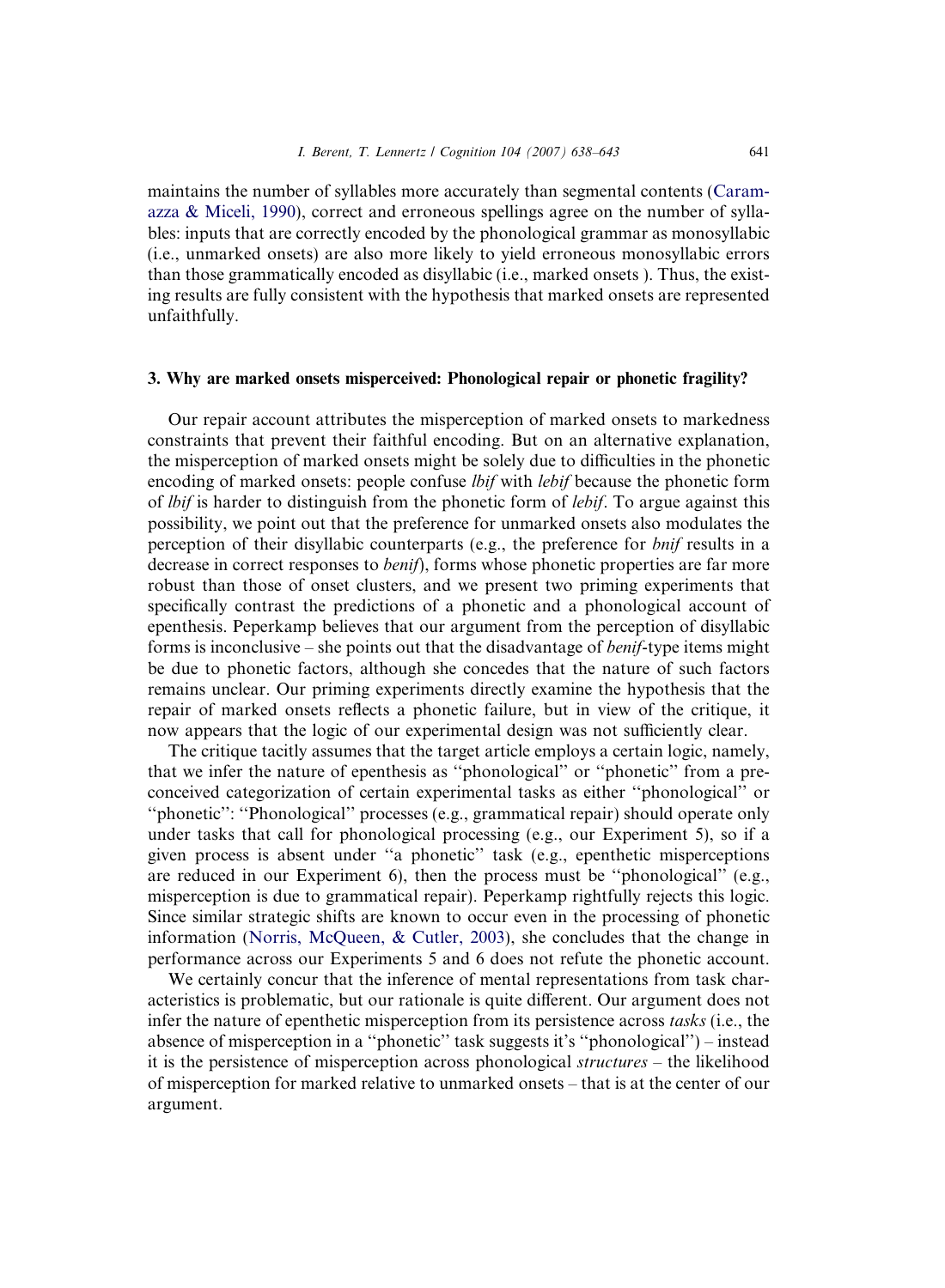A phonetic account attributes the misperception of marked onsets to their fragile phonetic properties relative to the properties of unmarked onsets. If it's harder to encode the phonetic properties of *lbif* relative to *bdif*, then this *relative* difficulty should always persist. It is of course possible that the attention to phonetic detail would improve the absolute level of accuracy for *lbif*, but its disadvantage relative to *bdif* should be maintained. Our results show that this is not the case – conditions that call attention to phonetic detail actually cancel the relative disadvantage of lbif, and the pattern of priming results (in Experiment 6) suggests that the *lbif-lebif* discrimination is as good as the *bdif–bedif* one (by the way – the critique seriously mischaracterizes this result as a lack of priming  $-$  it is the lack of *misperception* we demonstrate – priming was of equal magnitude for *bdif* and *lbif*). The typical misperception of lbif is therefore unlikely to stem from a phonetic source. Unlike the phonetic explanation, a phonological account allows for the possibility that the phonetic forms of lbif and bdif are equally robust (at least in the context of the present experimental conditions). This would explain why conditions that encourage the inspection of phonetic forms would yield equal priming for lbif and bdif, and why, elsewhere, when response is based on the repaired phonological form, *lbif* is misperceived as lebif.

#### 4. On phonological universals and nativism

At various points in her commentary, Peperkamp characterizes our paper as an argument that ''knowledge about the markedness of onset clusters is innate''. Our target article makes no such claims. In fact, we even hedge the conclusion that our results implicate grammatical knowledge of sonority, and we note that, if it exists, universal markedness knowledge regarding the sonority hierarchy could be acquired from experience with the articulatory and acoustic properties of attested onsets. Our only firm conclusion is that the pattern of preferences observed by English speakers mirrors the typological data, and that the parallels could potentially reflect on universal markedness constraints. ''Universal'', however, is not synonymous with ''innate''. Whether the markedness constraints on onset structure are specified in the grammar in advance of experience, or inferred based, in part, on the phonetic properties of one's linguistic experience remains to be seen. Our experiments are but an initial step in the investigation of these questions. We thank Sharon Peperkamp for her critique, and we hope the exchange helped clarify the implications of our research program and our findings so far.

#### **References**

- Berent, I., Steriade, D., Lennertz, T., & Vaknin, V. (2007). What we know about what we have never heard: Evidence from perceptual illusions. Cognition, 104, 591–630.
- Caramazza, A., & Miceli, G. (1990). The structure of graphemic representations. Cognition, 37, 243–297.
- Itô, J., & Mester, A. (1999). The structure of the phonological lexicon. In N. Tsujimura (Ed.), A handbook of Japanese linguistics (pp. 62–100). Oxford: Blackwell.

<span id="page-4-0"></span>